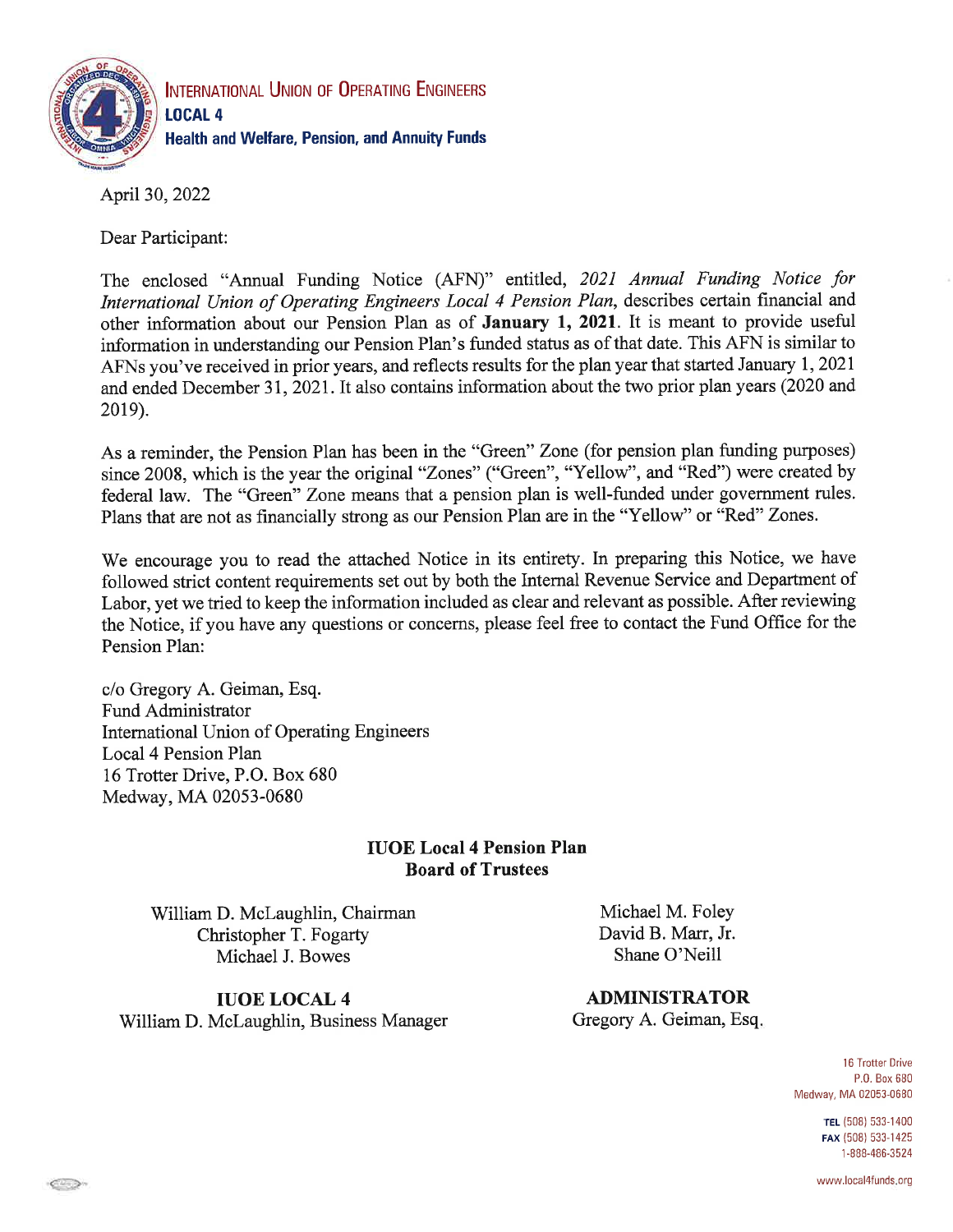# **2021 Annual Funding Notice for International Union of Operating Engineers Local 4 Pension Plan**

#### **Introduction**

This Notice includes important information about the funding status of your multiemployer pension plan ("the Plan"). It also includes general information about the benefit payments guaranteed by the Pension Benefit Guaranty Corporation ("PBGC"), a federal insurance agency. All traditional pension plans (called "defined benefit pension plans") must provide this Notice every year regardless of their funding status. This Notice does not mean that the Plan is terminating. It is provided for informational purposes and you are not required to respond in any way. This Notice is required by federal law. This Notice is for the plan year beginning January 1, 2021 and ending December 31, 2021 (referred to in this Notice as "Plan Year").

#### **How Well Funded is Your Plan**

The law requires the administrator of the Plan to tell you how well the Plan is funded, using a measure called the "funded percentage." The Plan divides its assets by its liabilities on the Valuation Date for the plan year to get this percentage. In general, the higher the percentage, the better funded the plan. The Plan's funded percentage for the Plan Year and each of the two preceding plan years is shown in the chart below. The chart also states the value of the Plan's assets and liabilities for the same period.

| <b>Funded Percentage</b>    |                  |                 |                  |  |  |
|-----------------------------|------------------|-----------------|------------------|--|--|
|                             | 2021             | 2020            | 2019             |  |  |
|                             | <b>Plan Year</b> | Plan Year*      | <b>Plan Year</b> |  |  |
| <b>Valuation Date</b>       | January 1, 2021  | January 1, 2020 | January 1, 2019  |  |  |
| <b>Funded Percentage</b>    | 108.55%          | 102.03%         | 97.95%           |  |  |
| <b>Value of Assets</b>      | \$935,486,441    | \$848,178,883   | \$786,422,443    |  |  |
| <b>Value of Liabilities</b> | \$861,801,333    | \$831,233,932   | \$802,916,349    |  |  |

*\*Revised from information shown in last year's AFN due to restated Financial Statements as of December 31, 2019*

#### **Year-End Fair Market Value of Assets**

The asset values in the chart above are measured as of the Valuation Date. They also are "actuarial values." Actuarial values differ from market values in that they do not fluctuate daily based on changes in the stock or other markets. Actuarial values smooth out those fluctuations and can allow for more predictable levels of future contributions. Despite the fluctuations, market values tend to show a clearer picture of a plan's funded status at a given point in time. The asset values in the chart below are market values and are measured on the last day of the Plan Year. The chart also includes the year-end market value of the Plan's assets for each of the two preceding plan years.

|                                    | <b>December 31, 2021</b> | <b>December 31, 2020</b> | December 31, $2019*$ |
|------------------------------------|--------------------------|--------------------------|----------------------|
| <b>Fair Market Value of Assets</b> | \$1,138,482,000          | \$984,179,527            | \$871,673,178        |

*\*Revised from information shown in last year's AFN due to restated Financial Statements as of December 31, 2019*

The December 31, 2021 fair market value of assets disclosed above is reported on an unaudited basis. This Notice is required to be distributed before the normal completion time of the Plan's annual financial audit so this figure is subject to change once the annual audit is complete.

# **Endangered, Critical, or Critical and Declining Status**

Under federal pension law, a plan generally is in "endangered" status if its funded percentage is less than 80 percent. A plan is in "critical" status if the funded percentage is less than 65 percent (other factors may also apply). Beginning in 2015, a plan is in "critical and declining" status if it is in critical status and is projected to become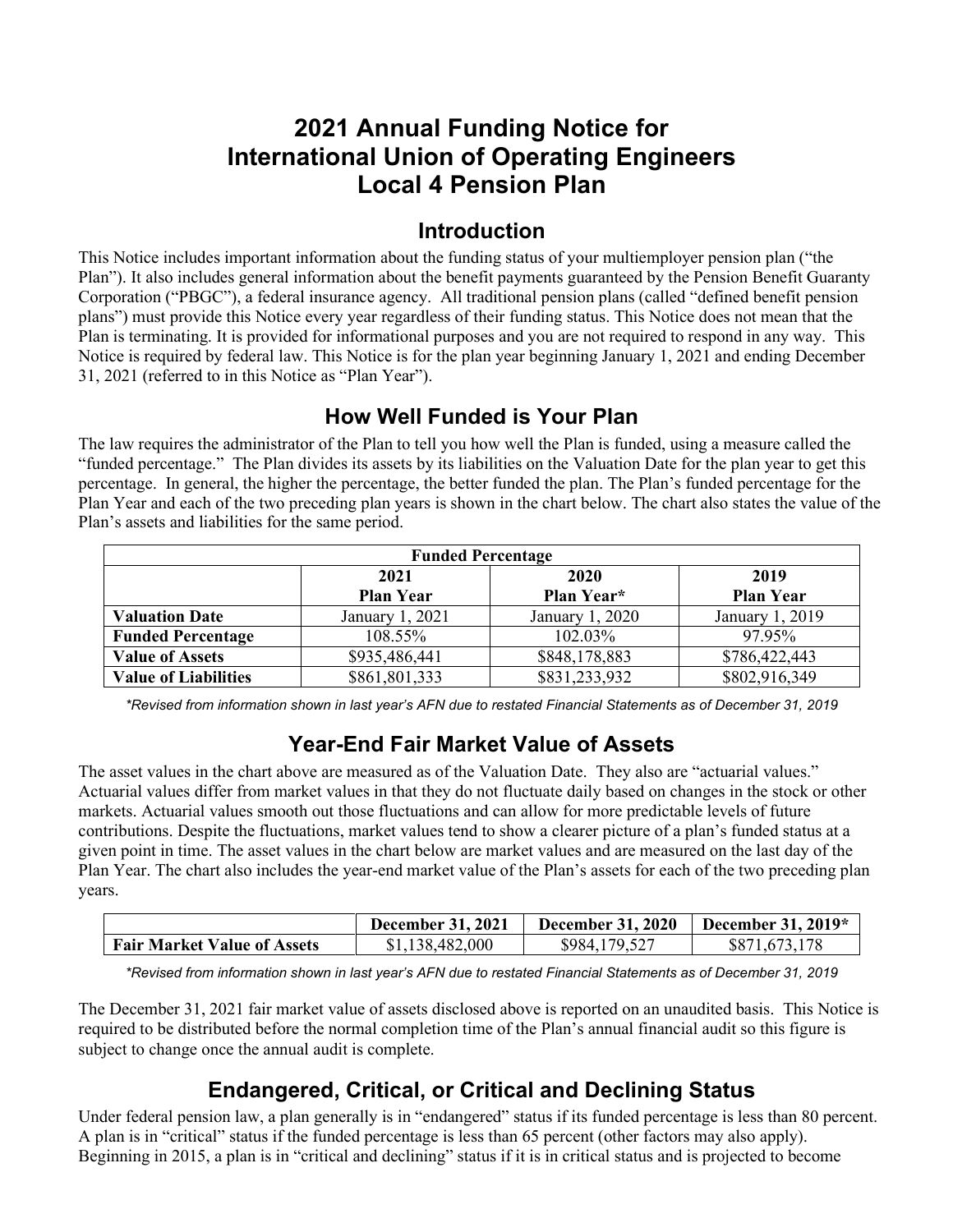insolvent (run out of money to pay benefits) within 15 years (or within 20 years if a special rule applies). If a pension plan enters endangered status, the trustees of the plan are required to adopt a funding improvement plan. Similarly, if a pension plan enters critical status or critical and declining status, the trustees of the plan are required to adopt a rehabilitation plan. Funding improvement and rehabilitation plans establish steps and benchmarks for pension plans to improve their funding status over a specified period of time. The plan sponsor of a plan in critical and declining status may apply for approval to amend the plan to reduce current and future payment obligations to participants and beneficiaries.

The Plan was not in "endangered" status, "critical" status, or "critical and declining" status in the Plan Year. For your information, the Plan's actuary has also certified the Plan is not in "endangered" status, "critical" status, or "critical and declining" status for 2022.

#### **Participant Information**

The total number of participants and beneficiaries covered by the Plan on the valuation date was 6,621. Of this number, 3,118 were current employees, 2,664 were retired and receiving benefits, and 839 were retired or no longer working for a participating employer and have a right to future benefits.

#### **Funding & Investment Policies**

Every pension plan must have a procedure to establish a funding policy for plan objectives. A funding policy relates to how much money is needed to pay promised benefits. The funding policy of the Plan is that contributions are made to the Plan by participating employers at rates established by various Collective Bargaining Agreements, but not less than the minimum funding requirements under the Employee Retirement Income Security Act of 1974 ("ERISA"), and not more than the amount that would be deductible for federal income tax purposes.

Pension plans also have investment policies. These generally are written guidelines or general instructions for making investment management decisions. The investment policy of the Plan is to maximize the total rate of return over the long term, subject to preservation of capital, by diversifying the allocation of capital among professional investment managers with complementary or diverse investment styles in domestic equity securities, international equity securities, domestic fixed income instruments, and other asset classes as deemed prudent.

Under the Plan's investment policy, the Plan's assets were allocated among the following categories of investments, as of the end of the Plan Year. These allocations are percentages of total assets and are based on preliminary asset values. Once the annual audit is finalized these asset value percentages could change:

| <b>Asset Allocations</b>                                                         | Percentage |
|----------------------------------------------------------------------------------|------------|
| Cash (Interest-bearing and non-interest bearing)                                 | 3.31%      |
| U.S. Government securities<br>2.                                                 | 1.45%      |
| Corporate debt instruments (other than employer securities):<br>3.               |            |
| Preferred                                                                        | 1.84%      |
| All other                                                                        | 6.82%      |
| Corporate stocks (other than employer securities):<br>4.                         |            |
| Preferred                                                                        | 0.16%      |
| Common                                                                           | 8.09%      |
| Partnership/joint venture interests<br>5.                                        | 21.03%     |
| Real estate (other than employer real property)<br>6.                            |            |
| Loans (other than to participants)<br>7.                                         | 0.25%      |
| Participant loans<br>8.                                                          |            |
| Value of interest in common/collective trusts<br>9.                              | 55.22%     |
| 10. Value of interest in pooled separate accounts                                |            |
| 11. Value of interest in 103-12 investment entities                              |            |
| 12. Value of interest in registered investment companies (e.g., mutual funds)    | $1.62\%$   |
| 13. Value of funds held in insurance co. general account (unallocated contracts) |            |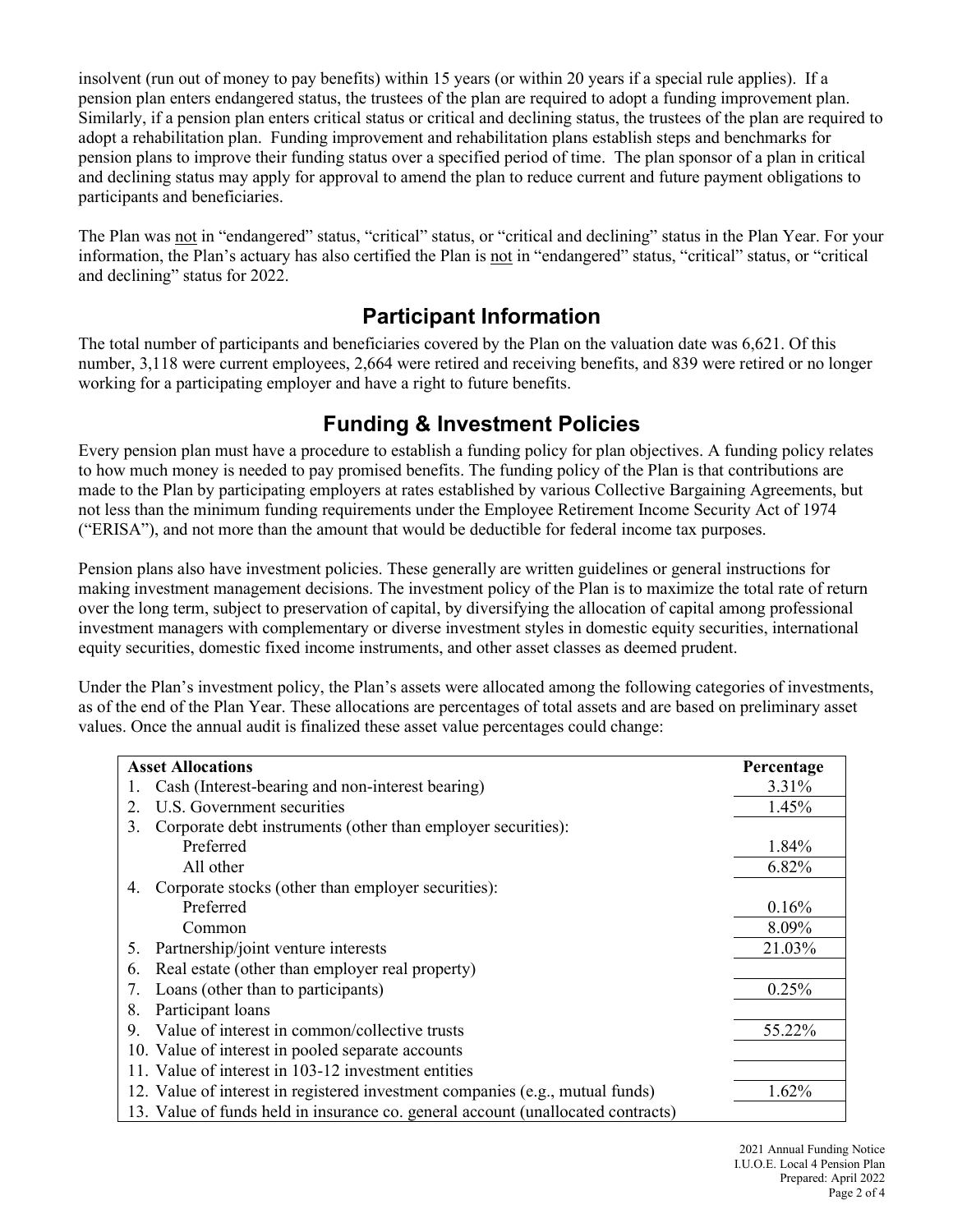| 14. Employer-related investments:                       |          |
|---------------------------------------------------------|----------|
| <b>Employer Securities</b>                              |          |
| Employer real property                                  |          |
| 15. Buildings and other property used in plan operation |          |
| 16. Other                                               | $0.21\%$ |
| Total                                                   | 100%     |

For information about the Plan's investment in any of the types of investments listed in items #9 through #11 in the chart above, please contact Gregory A. Geiman, Esq. / Fund Administrator / I.U.O.E. Local 4 Pension Plan / 16 Trotter Drive / P.O. Box 680 / Medway / MA 02053-0680 or call (508) 533-1400.

#### **Events Having a Material Effect on Assets or Liabilities**

By law this notice must contain a written explanation of new events that have a material effect on plan liabilities or assets. This is because such events can significantly impact the funding condition of a plan. For the plan year beginning January 1, 2022 and ending December 31, 2022, the Plan expects the following event to have such an effect: the Pension Benefit Rate increased from \$150 to \$170 for each Pension Credit earned on and after January 1, 1993 effective for retirements on and after January 1, 2022.

This event is considered material because the Plan's liabilities (at the end of the current plan year) are projected to be affected by at least 5% as a result of this change, as follows:

| <b>Estimated Plan</b><br>Liabilities Before the   Liabilities After the<br><b>Pension Benefit Rate</b><br><b>Increase</b> | <b>Estimated Plan</b><br><b>Pension Benefit</b><br><b>Rate Increase</b> | Increase in<br><b>Liabilities</b> | Percentage<br><b>Increase</b> |
|---------------------------------------------------------------------------------------------------------------------------|-------------------------------------------------------------------------|-----------------------------------|-------------------------------|
| $$925.3$ million                                                                                                          | $$981.3$ million                                                        | \$56.0 million                    | $6.1\%$                       |

The Plan's actuary has indicated that after reflecting this change, the Plan is expected to remain in the "green zone" for 2023.

## **Right to Request a Copy of the Annual Report**

Pension plans must file annual reports with the U.S. Department of Labor. The report is called the "Form 5500". These reports contain financial and other information. You may obtain an electronic copy of your Plan's annual report by going to [www.efast.dol.gov,](http://www.efast.dol.gov/) and using the search tool. Annual reports also are available from the US Department of Labor, Employee Benefits Security Administration's Public Disclosure Room at 200 Constitution Avenue, NW, Room N-1513, Washington, DC 20210, or by calling (202) 693-8673. Or, you may obtain a copy of the Plan's annual report by making a written request to the plan administrator. Annual reports do not contain personal information, such as the amount of your accrued benefit. You may contact your plan administrator if you want information about your accrued benefit. Your plan administrator is identified below under "Where to Get More Information."

## **Summary of Rules Governing Insolvent Plans**

Federal law has a number of special rules that apply to financially troubled multiemployer plans that become insolvent, either as ongoing plans or plans terminated by mass withdrawal. The plan administrator is required by law to include a summary of these rules in the annual funding notice. A plan is insolvent for a plan year if its available financial resources are not sufficient to pay benefits when due for that plan year. An insolvent plan must reduce benefit payments to the highest level that can be paid from the plan's available resources. If such resources are not enough to pay benefits at the level specified by law (see Benefit Payments Guaranteed by the PBGC, below), the plan must apply to the PBGC for financial assistance. The PBGC will loan the plan the amount necessary to pay benefits at the guaranteed level. Reduced benefits may be restored if the plan's financial condition improves.

A plan that becomes insolvent must provide prompt notice of its status to participants and beneficiaries, contributing employers, labor unions representing participants, and PBGC. In addition, participants and beneficiaries also must